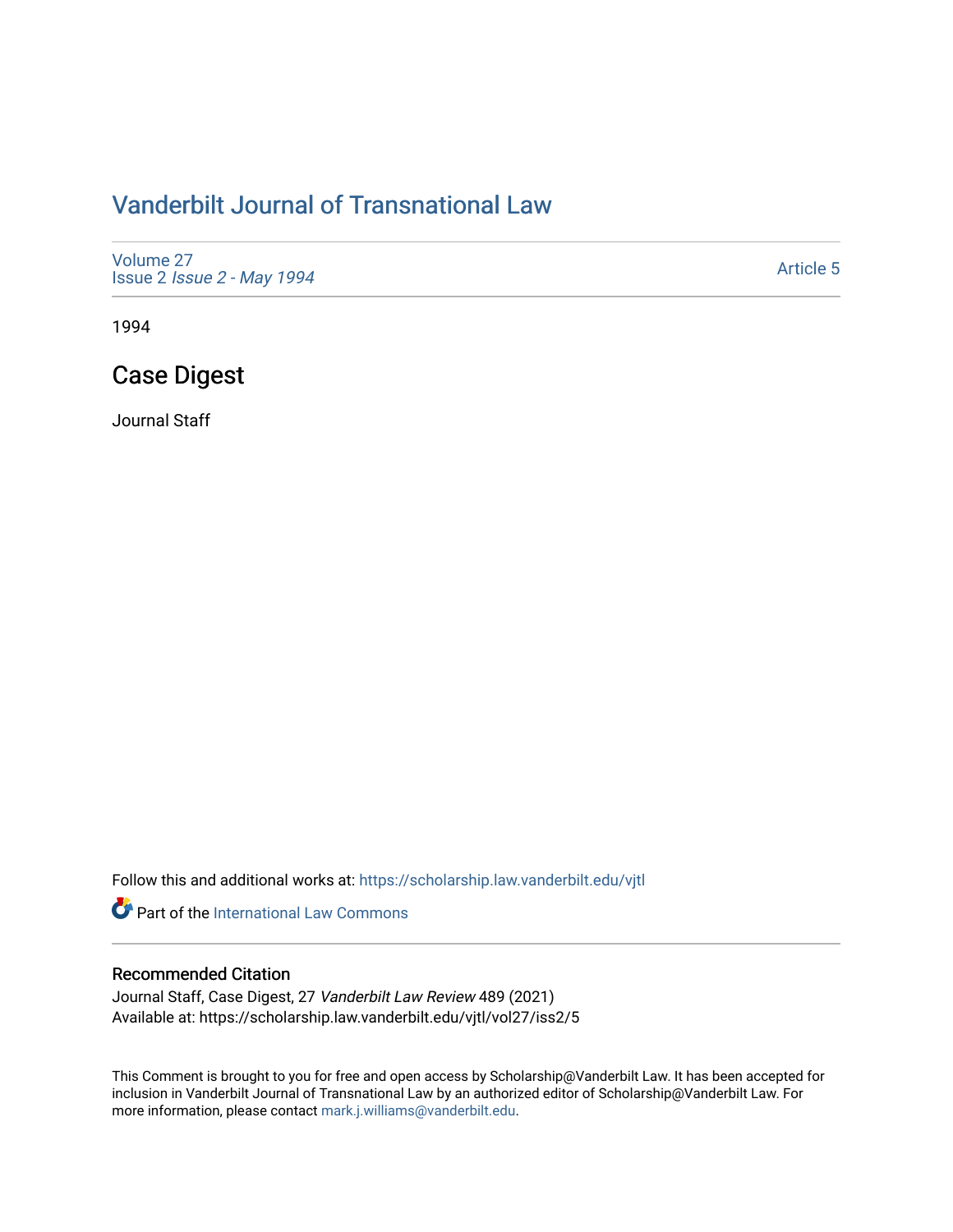## **CASE DIGEST**

This Case Digest provides brief analyses of cases that represent current aspects of international law. The Digest includes cases that establish legal principles and cases that apply established legal principles to new factual situations. The cases are grouped by topic and include references for further research.

#### TABLE OF CONTENTS

|  | 489 |
|--|-----|
|  | 494 |

#### I. TRADE

TRANSPORTATION COSTS NOT DEDUCTIBLE FROM FOREIGN MARKET VALUE IN DUMPING ANALYSIS, *Ad Hoc Comm. of AZ-NM-TX-FL Producers of Gray Portland Cement v. United States,* **13** F.3d 398 (Fed. Cir. 1994).

An association of United States producers of gray portland cement and clinker filed an antidumping petition with the International Trade Administration of the Department of Commerce, claiming that Mexico was dumping gray portland cement and clinker in the United States. The Administration's investigation revealed that dumping injurious to a United States industry was occurring. Consequently, the Department of Commerce issued an antidumping duty order, which also contained the Department's determination of the dumping margin.

The association of United States cement producers challenged the Department of Commerce's dumping margin calculations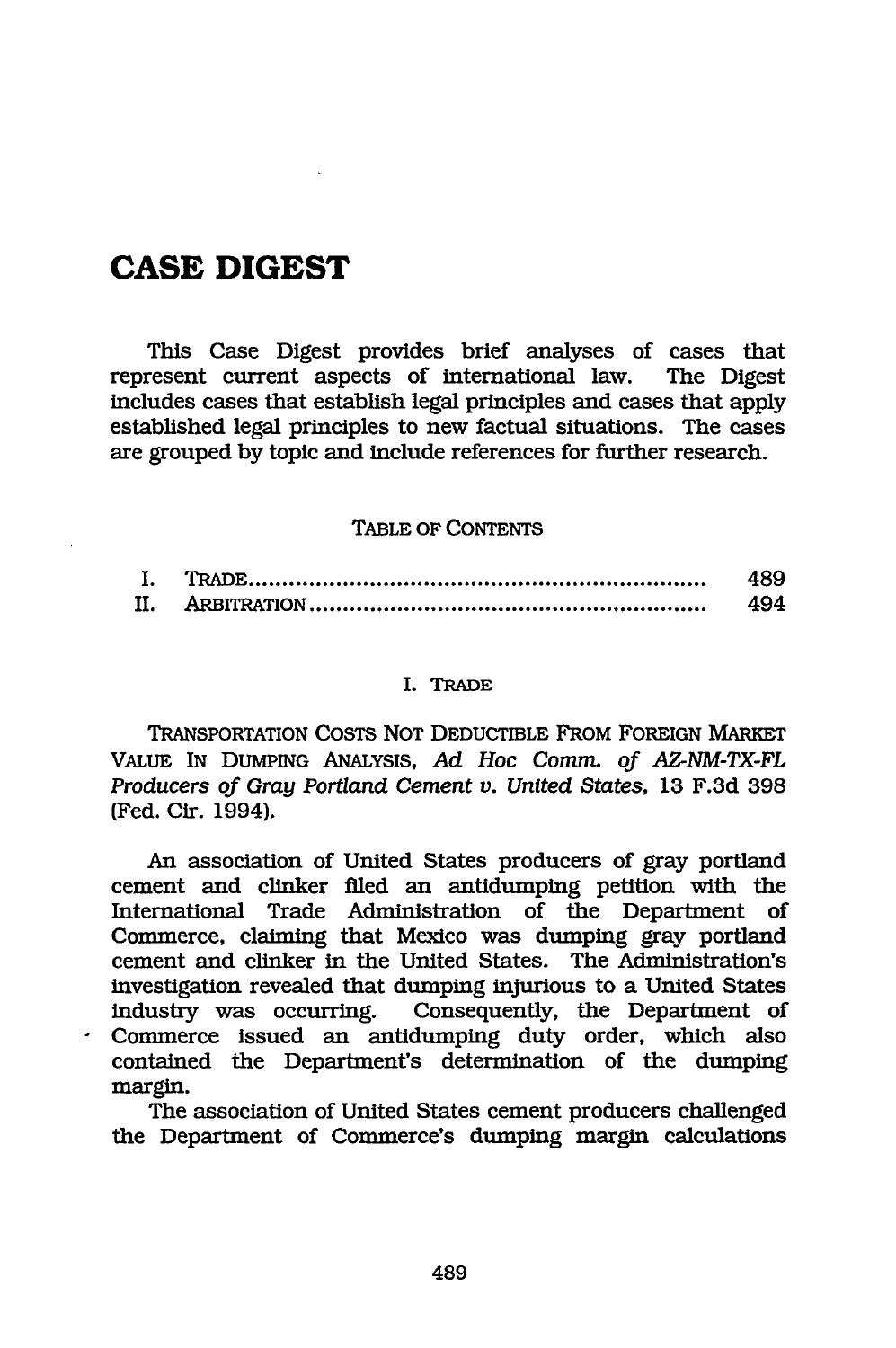contending that the Commerce Department could not subtract transportation costs from the Foreign Market Value  $(FMV)^1$  of the cement. The Court of International Trade, however, agreed with the Department of Commerce formula. On appeal, the United States Court of Appeals for the Federal Circuit *Held: Reversed.* The FMV of goods is not to be reduced by the transportation costs in the home state when calculating the dumping margin.

Dumping occurs In the United States when a foreign company sells its goods in the United States at a price<sup>2</sup> less than the FMV for similar goods.<sup>3</sup> The relevant statutes contain complex formulas **by** which the Department of Commerce can determine whether dumping has occurred or is likely to occur and by which It can assess the appropriate penalty. The United States producers argued that the penalty assessed on the Mexican cement was too low because the Department of Commerce had incorrectly measured the disparity between the United States Price (USP) and the FMV.

In the absence of express statutory permission, the Department of Commerce subtracted shipping costs from the FMV. Wanting to ensure that it was comparing the cost of the product at equivalent stages in the chain of commerce, the Department reasoned that the deduction was necessary because it also had deducted these costs from the USP.<sup>4</sup> The Court of International Trade agreed with this approach and affirmed the Department's calculations.

On appeal, the Federal Circuit noted that the Department of Commerce had altered its usual practice in determining the FMV. The Department had justified the shipping deduction from the FMV under its administrative authority to fill any gaps in its

**<sup>1.</sup>** The FMV is the price at which the foreign company sells the goods in its own state. *See* 19 U.S.C. § 1677b((a)[1)(A) (1988). The statute does not provide for transportation costs to be deducted from the FMV.

<sup>2.</sup> The United States Price **(USP)** is either the purchase price, if the United States importer is independent of the foreign manufacturer, or the exporter's sales price, if the United States importer is related to the foreign manufacturer. *See* 19 U.S.C. § 1677a (1988). The statute requires the USP to be reduced **by** the costs of transporting goods to the United States.

**<sup>3.</sup>** See Antidumping Act, 19 U.S.C. § 1673 (1988).

<sup>4.</sup> The Department of Commerce argued that the deduction was necessary to compare post-factory prices in each state. Deducting shipping costs from only the USP resulted in a comparison of post-factory cost with post-warehouse cost, two very dissimilar values.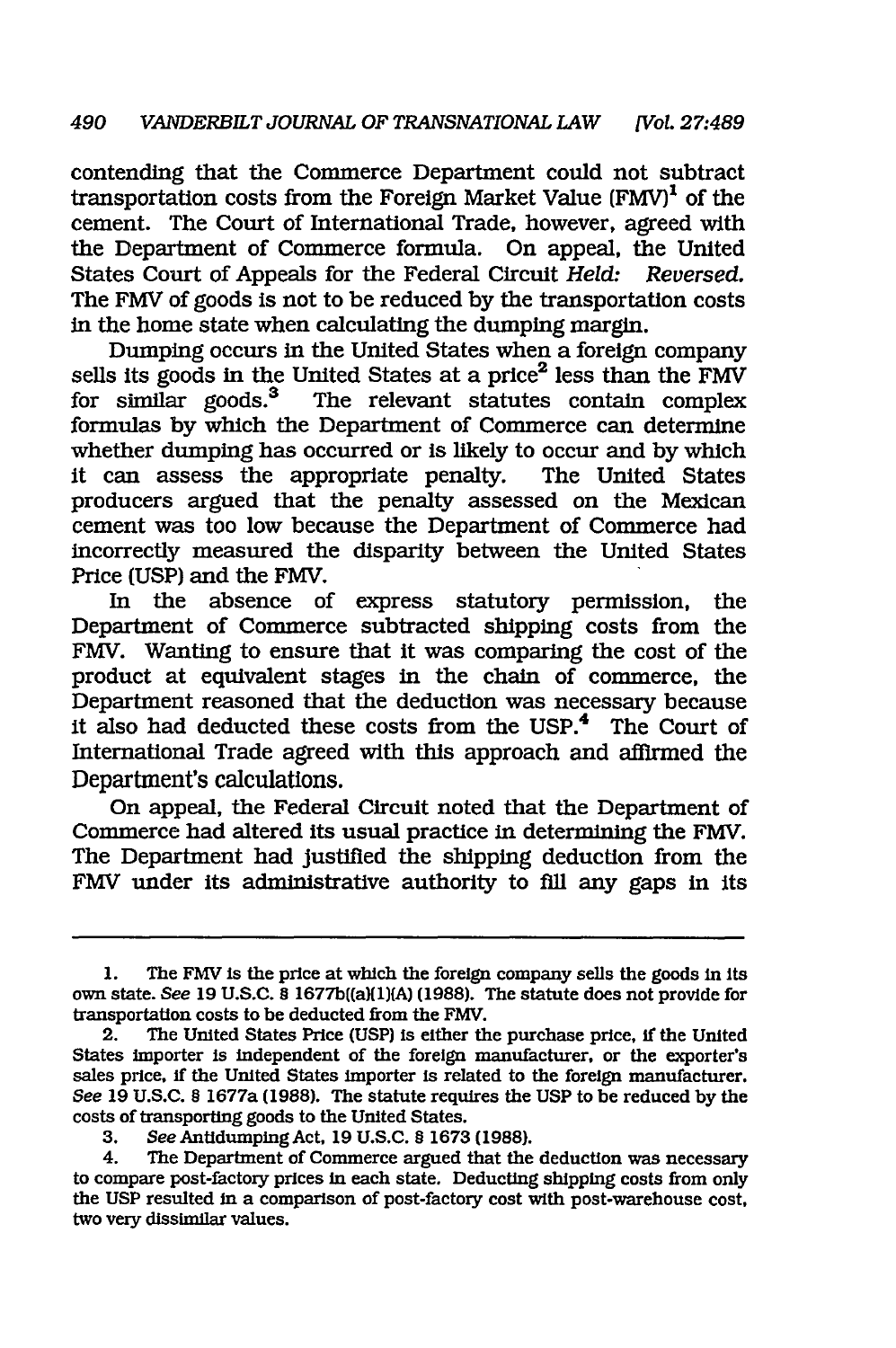governing statuts. The Federal Circuit, however, found no statutory gaps, reasoning that although Congress intended to include a shipping cost deduction in the USP formula, it also intended to exclude a similar deduction from the FMV formula. Thus, the statute was not silent on the issue. Regardless whether the deduction would serve the statute's primary goal, the Department of Commerce had no authority to read the deduction into the statute.

*Sign!flcance:* The Department of Commerce has no authority to read into a statute elements that are contrary to clear congressional intent. The Department cannot deduct shipping costs from the FMV in dumping cases.

JUDICIAL REVIEW **UNAVAILABLE FOR SANCTIONS IMPOSED FOR** VIOLATIONS OF **THE** EXPORT ADMINISTRATION ACT, *Moller-Butcher v. U.S. Dep't of Commerce,* 12 F.3d 249 (D.C. Cir. 1994).

Brian Moiler-Butcher operated a company in Boston, Massachusetts that exported certain controlled commodities<sup>5</sup> to Great Britain and Sweden. He knew that the equipment then was re-exported to Bulgaria, Poland, and Romania. He exported these goods without the requisite export license. As a consequence of his activities, Moller-Butcher was charged with criminal violations and was subject to a civil suit brought by the Department of Commerce. Moller-Butcher having failed to answer in the civil suit, an Administrative Law Judge entered a default judgment against him and banned him from exporting goods for twenty years.

Four years later, Moller-Butcher requested that the **ALJ** reduce his penalty, claiming that he had been sufficiently deterred from future export violations. The *AUJ* accordingly reduced the suspension to seven years, but then subsequently, the Under-Secretary of Commerce reinstated the twenty-year sanction. Moller-Butcher appealed to the United States Court of Appeals for the D.C. Circuit which *Held: Petition Dismissed.* The court lacked jurisdiction to review the Secretary's decision regarding sanctions.

*1994]*

<sup>5.</sup> The Secretary of Commerce designates items as controlled commodities for national security reasons. 50 U.S.C. app. § 2404 (1988).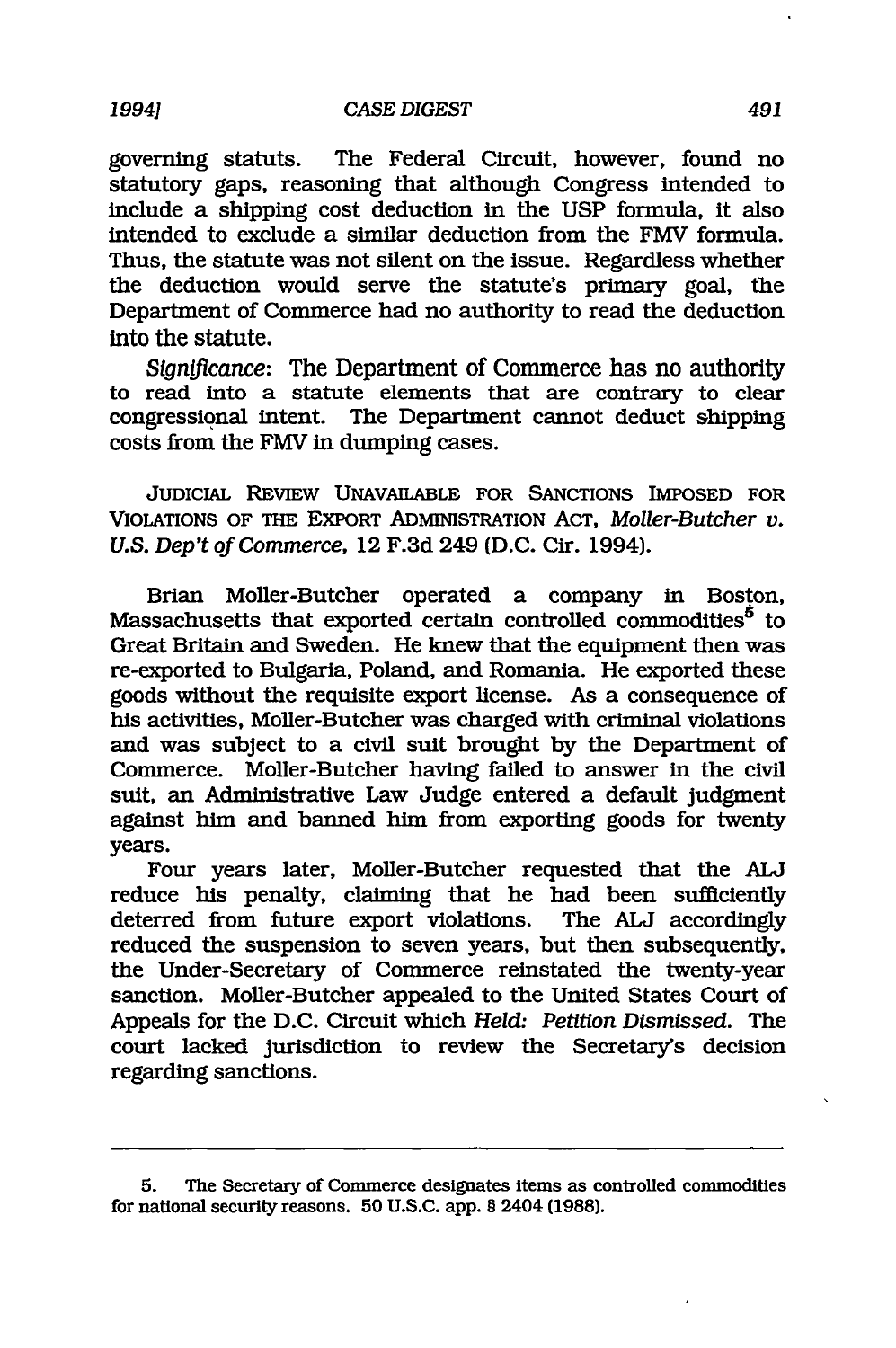Moller-Butcher claimed that, in reinstating the twenty-year penalty, the Secretary acted beyond the scope of her authority and in an arbitrary and capricious manner. Considering the reviewability of the Secretary's decision on sanctions under the Export Administration Act,6 the Court of Appeals, however, found that it had no authority to question any of the Secretary's decisions, except with regard to liability. This statute clearly limited the judicary's jurisdiction to only those issues necessary to determine liability.<sup>7</sup> Moller-Butcher had challenged the penalty assessed against him, not the issue of liability, and therefore the Court of Appeals could not exercise jurisdiction over the matter.

The court did not address whether this limitation constrained it when the Secretary acted beyond the scope of her authority. Instead, the court found that the Secretary acted within her authority. Despite Moller-Butcher's argument that the Secretary had impermissibly reversed the ALJ's order, the court found that the Secretary merely had vacated the order. Although the statute is silent on the subject of reversal, it expressly permits a Secretary to vacate an **ALJ** decision. Thus, the Secretary acted within her authority, and judicial review was unavailable.

*Stgn!flcance:* The D.C. Circuit will only hear appeals from the Secretary of Commerce's decision on liability in cases involving the Export Administration Act. The Secretary's decision to accept or reject an ALJ's imposition of sanctions for liability Is not subject to judicial review.

No PRVATE RIGHT OF ACTION AGAINST SUPPORTERS OF FOREIGN BoycoTTS, *Israel Aircraft Indus. v. Sanwa Business Credit Corp.,* 62 U.S.L.W. 2506 (7th Cir. 1994).

Israel Aircraft Industries and Quadrant Management, Inc. formed a joint venture to purchase Fairchild Aircraft Corporation out of bankruptcy. Sanwa Business Credit Corporation, the United States subsidiary of a Japanese bank, was Fairchild's principle lender. Out of respect for the League of Arab States' boycott of Israel, Sanwa refused to accept the joint venture as a substitute debtor for Fairchild. Consequently, Israel Aircraft sued Sanwa pursuant to the Export Administration Act, under which

<sup>6.</sup> **50 U.S.C. app. §** 2401-20 **(1988).**

*See* **50 U.S.C. § 2412(c)(3) (1988).**7.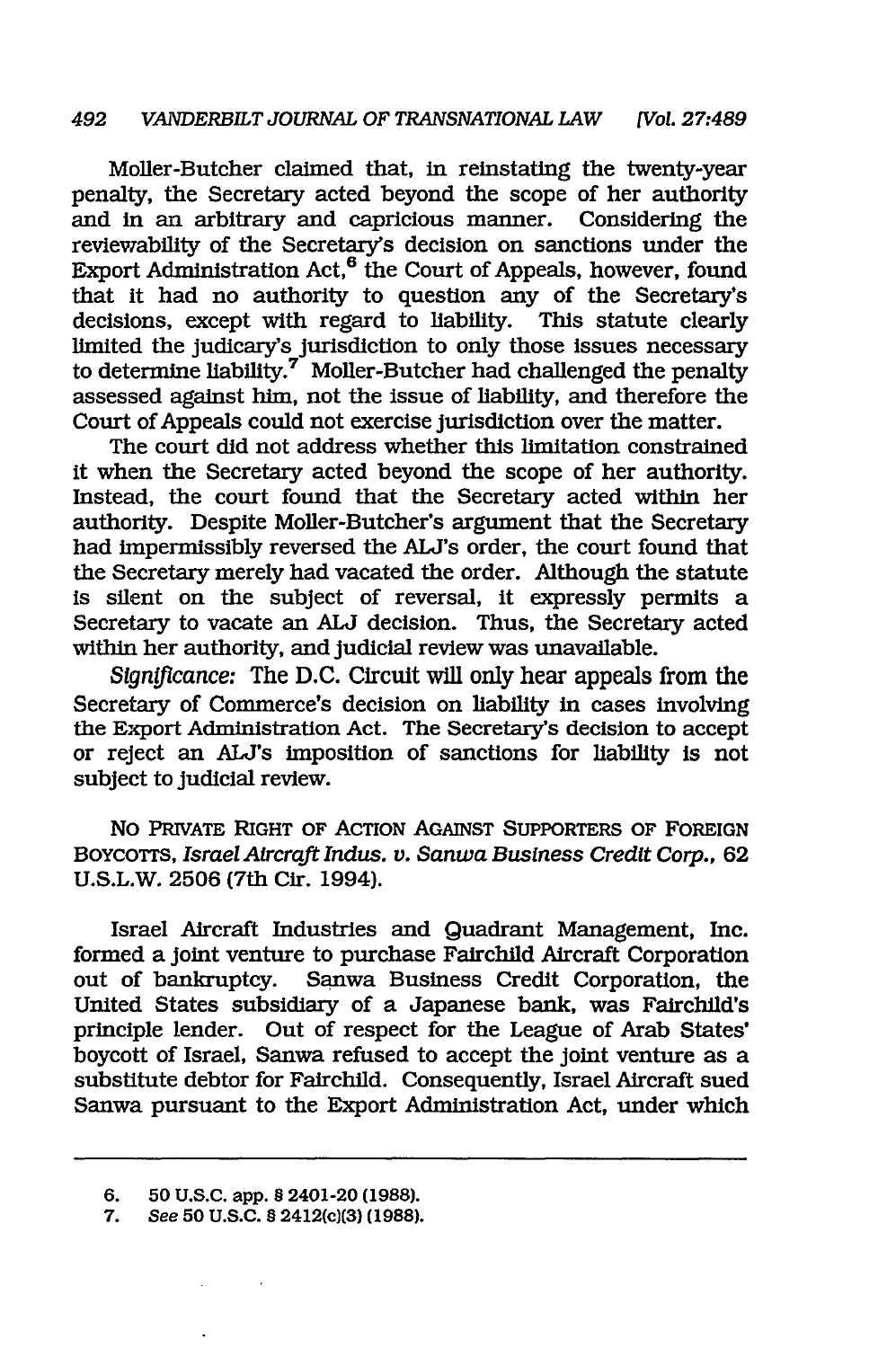the President issues regulations prohibiting any United States person from acting in support of a boycott by a foreign state against a state with which the United States is friendly.<sup>8</sup> The against a state with which the United States is friendly. $8$ United States District Court for the Northern District of Illinois dismissed the case, holding that the statute did not create a private right of action for those harmed by a foreign boycott. On appeal, the United States Court of Appeals for the Seventh Circuit *Held.. Affirmed.* The court will not imply a private right of action for the violations of regulations promulgated by the President pursuant to statute.

The court recognized that Sanwa is a United States person and that Israel is friendly with the United States. Accordingly, when Sanwa refused to lend to the joint venture out of respect for the foreign boycott, the bank violated the regulations issued by the President.<sup>9</sup> The statute, however, preempts state law claims and does not provide a corresponding federal law private remedy.

Although the statute did not create a private right of action, Israel Aircraft nevertheless urged the court to imply the existence of such a right. Citing a litany of public policy reasons, the Seventh Circuit refused to do so. The court found that creating a private cause of action would be inappropriate when Congress purposely had refused to provide such a right. Writing for the court, Judge Easterbrook noted that Congress had provided for criminal prosecution and administrative enforcement. He reasoned that Congress would have made similar provisions in the statute had it intended to permit private enforcement.

In addition, the court was persuaded by the legislative history indicating that Congress had considered creating a private cause of action and then deleted that provision from the final draft. Furthermore, the court noted that the statute in question involved particularly sensitive issues of foreign policy, and, therefore, that a court should be very wary of implying a cause of action in such a situation.

Israel Aircraft also asserted a state law claim of tortious interference with business opportunity. The Seventh Circuit affirmed the district court finding that this claim was without

**<sup>8. 50</sup>** U.S.C. app. **§** 2407 **(1988).**

**<sup>9.</sup>** The regulations were issued through the Secretary of Commerce. See **15** C.F.R. **§ 769.2 (1993).**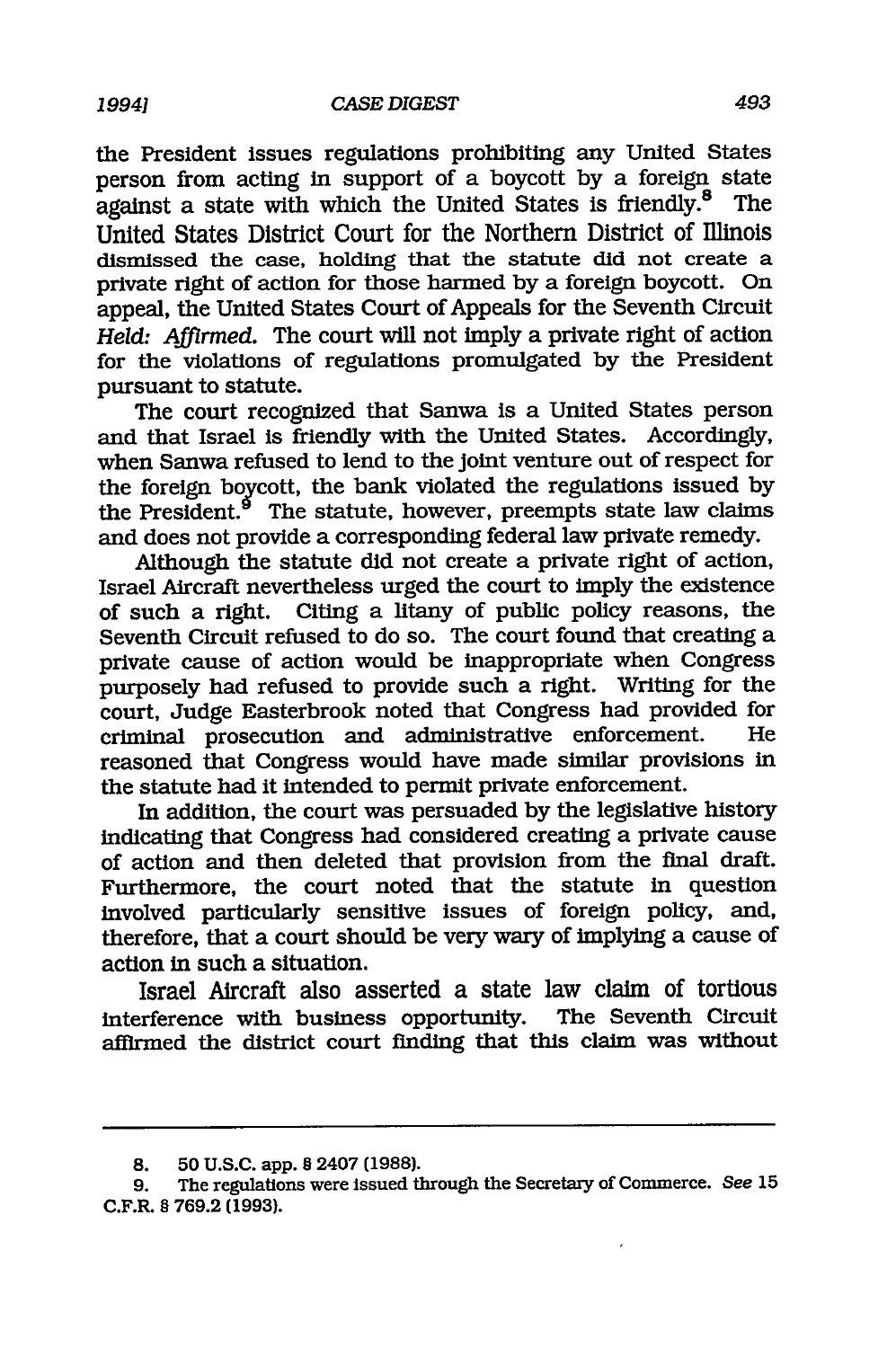merit. It held that a bank does not tortiously interfere with a business opportunity by refusing to lend money.

*Significance:* Notwithstanding a violation of federal regulations, no private right of action exists for damages that may result when a United States entity complies with a foreign boycott.

### II. ARBITRATION

"FINALLY SETTLED" LANGUAGE IN ARBITRATION CLAUSES MAY NOT BE ENOUGH To IMPLY CONSENT TO JUDICIAL CONFIRMATION OF ARBITRAL AWARD, *Daihatsu Motor Co. v. Terralne Vehicles, Inc.,* 13 F.3d 196 (7th Cir. 1993).

Terrain Vehicles was the exclusive distributor of Daihatsu's Hi-Jet vehicle<sup>10</sup> in the southern United States. When Daihatsu decided not to renew the distribution agreement with Terrain, Terrain sued alleging several state law claims, including breach of contract. Daihatsu removed to the United States District Court for the Northern District of Illinois. Daihatsu then moved that the court dismiss and compel arbitration In accordance with the distribution agreement between the parties. The court granted Daihatsu's motion. Terrain objected but did not appeal the decision.

The agreement provided that the arbitration would take place in Japan, given that Daihatsu, a Japanese entity, was the defendant. After four and one half years of arbitration, the Japanese panel ruled in favor of Daihatsu. Daihatsu sought confirmation of the Japanese arbitration award in the United States District Court for the Northern District of- Illinois. The court confirmed the award pursuant to the Convention on the Recognition and Enforcement of Foreign Arbitral Awards (the Convention).<sup>11</sup> Terrain appealed, arguing that the parties had not consented to judicial confirmation of arbitration awards. On appeal, the United States Court of Appeals for the Seventh Circuit

**<sup>10.</sup>** Hi-Jet is an Industrial vehicle used for transportation in large industrial plants and airports and similar operations.

<sup>11.</sup> United States law incorporates the Convention at 9 U.S.C. **0** 201-08 (1970).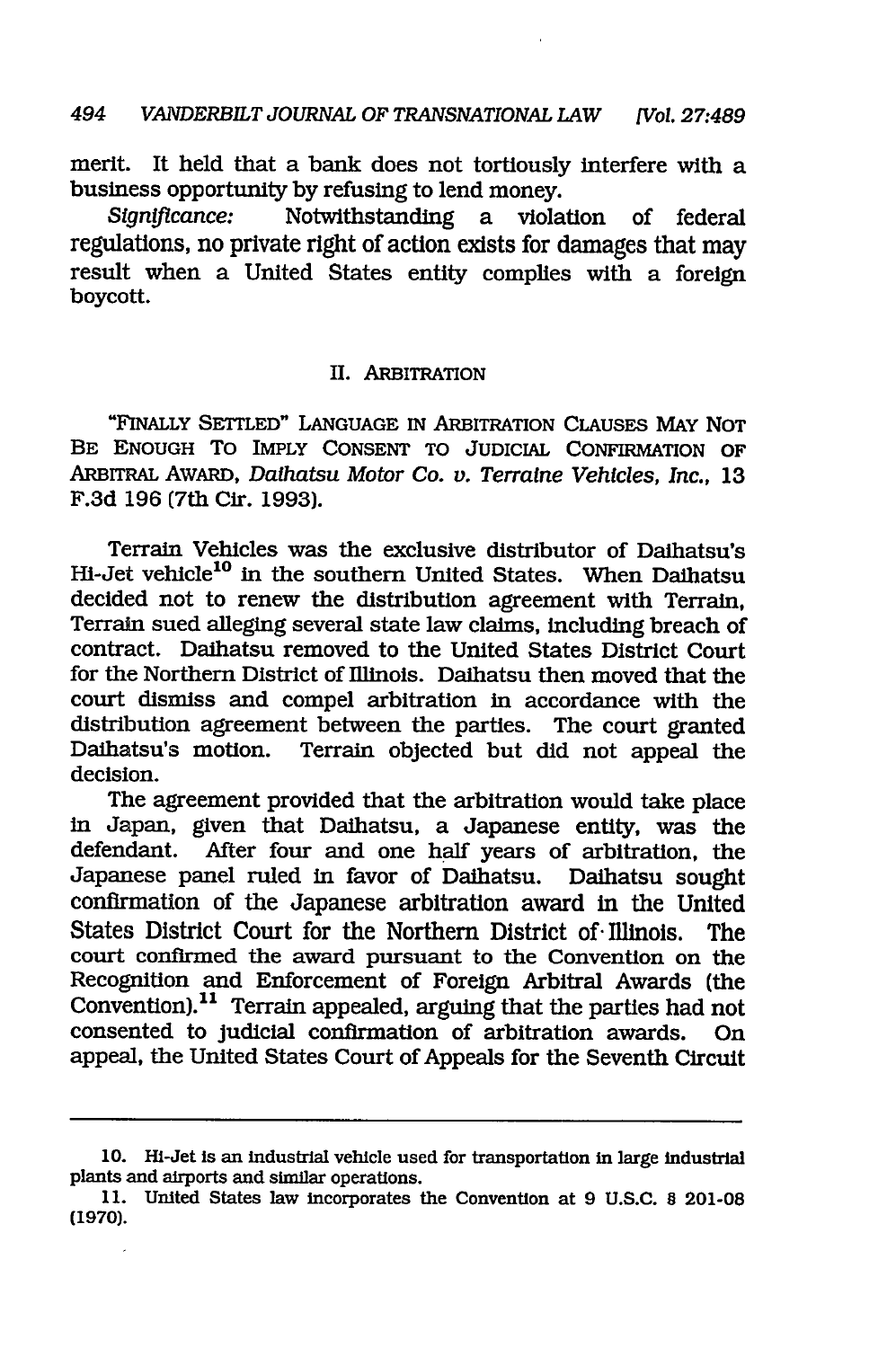*Held: Affirmed.* The parties had consented to judicial confirmation of arbitration decisions.

The district court considered the Convention in conjunction with the Federal Arbitration Act (FAA).<sup>12</sup> Except for conflicting provisions, the FAA is applicable to the Convention. 13 The FAA has a consent-to-confirmation clause that requires the parties to agree that an arbitration award will be entered as a judgment of the court before a court can confirm an arbitration award.<sup>14</sup> The Daihatsu-Terrain agreement provided for all disputes to be "finally settled" by arbitration. Therefore, the district court found that the parties had consented to judicial confirmation of the arbitration decision.

The Seventh Circuit declined to address whether the Convention required a consent-to-confirmation clause. Instead, the court affirmed the lower court's finding that the parties had agreed to judicial confirmation.

The district court relied on a previous Seventh Circuit case<sup>15</sup> to find that the "finally settled" language in the Daihatsu-Terrain<br>agreement alone was enough to constitute consent. In the agreement alone was enough to constitute consent. previous case, however, the Seventh Circuit had considered the "finally settled" language along with other factors that indicated consent. Nevertheless, the court refused to revisit the lower court's decision because additional evidence of consent was also present in this case.

The court noted that the arbitration clause in the distribution agreement had a choice-of-forum provision. This indicated that the parties intended that a court confirm the arbitration award. In addition, Terrain ordinarily had wanted the arbitration held in New York. The New York arbitration would have been subject to judicial confirmation. These facts, in addition to the "finally settled" language in the agreement, which indicates that a court will not review the matter de novo, were sufficient proof that the parties agreed to have judicial confirmation of the arbitral award.

*Significance:* Whether the Convention on the Recognition and Enforcement of Foreign Arbitral Awards requires that the parties consent to judicial confirmation of the arbitral award remains

**<sup>12. 9</sup> U.S.C.** § **1-16** (1947).

**<sup>13. 9</sup> U.S.C.** § **208 (1970).**

<sup>14.</sup> **9** U.S.C. § 9 (1947).

**<sup>15.</sup>** Milwaukee Typographical Union No. **23** v. Newspapers, Inc., **639 F.2d 386, 389** (7th Cir. **1981).**